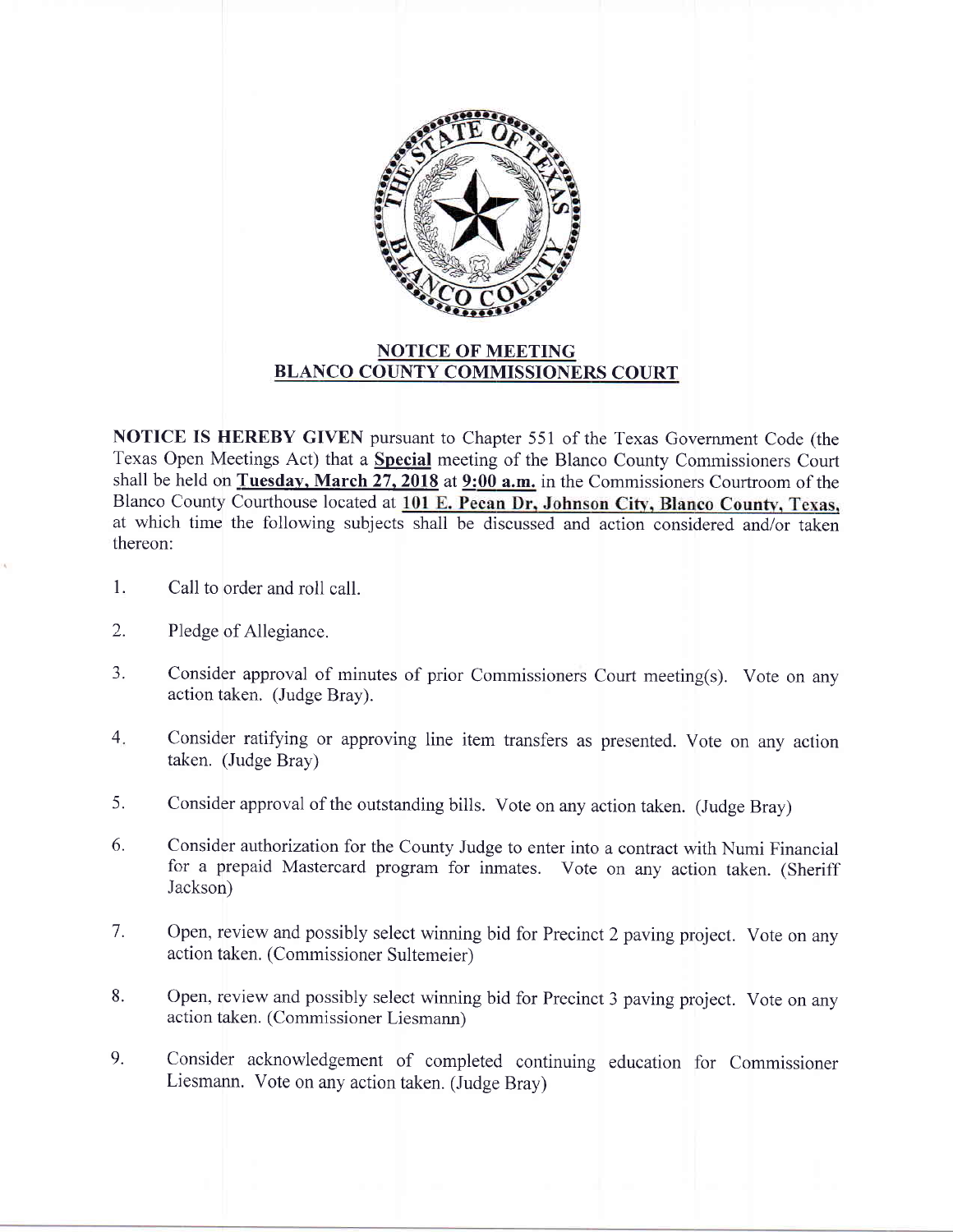- 10. Consider burn ban. Vote on any action taken. (Judge Bray)
- 11. Consider proclamation declaring April 2018 as "Child Abuse Prevention Month". Requested on behalf of the Blanco County Child Protective and Family Advocacy Board. Vote on any action taken. (Judge Bray)
- 12. Consider proclamation declaring April 8-14, 2018 as "National Telecommunicators Week". Vote on any action taken. (Judge Bray)
- 13. Consider authorization for the County Judge to enter into a contract with NET Data for hardware/software maintenance of the IBM server and/or a contract for "Cloud Computing" service upon final review/approval of the County Attorney's office. Vote on any action taken. (Judge Bray)
- 14. Adjourn.